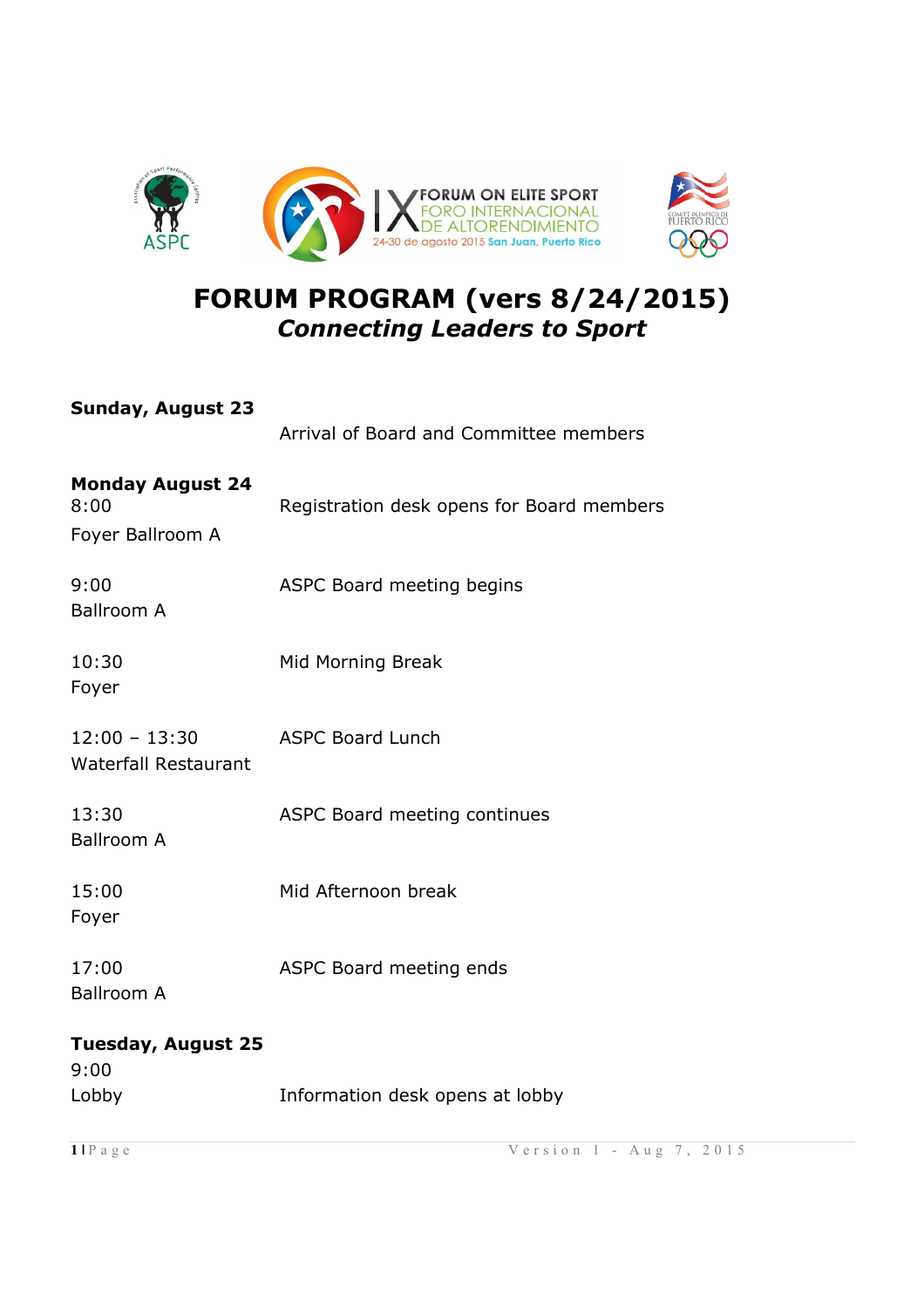



| 9:00<br><b>Ballroom A</b>                                          | ASPC Board's Committees meetings begin              |
|--------------------------------------------------------------------|-----------------------------------------------------|
| 10:30<br>Foyer                                                     | Mid Morning Break                                   |
| $12:00 - 13:30$<br><b>Waterfall Restaurant</b>                     | <b>ASPC Board and Committees Lunch</b>              |
| 13:30<br><b>Ballroom A</b>                                         | <b>ASPC Board Meeting continues</b>                 |
| 15:00<br>Foyer                                                     | Mid Afternoon break                                 |
| 16:30                                                              | <b>ASPC Board Meetings ends</b>                     |
| <b>Wednesday, August 26</b><br>Arrivals of Forum delegates<br>9:00 |                                                     |
| Lobby                                                              | Information desk opens at lobby                     |
| 9:00<br><b>Ballroom A</b>                                          | ASPC Board meeting begins<br>2017 Bid Presentations |
| 10:30<br>Foyer                                                     | Mid Morning Break                                   |
| $12:00 - 13:30$                                                    | <b>ASPC Board Lunch</b>                             |

Waterfall Restaurant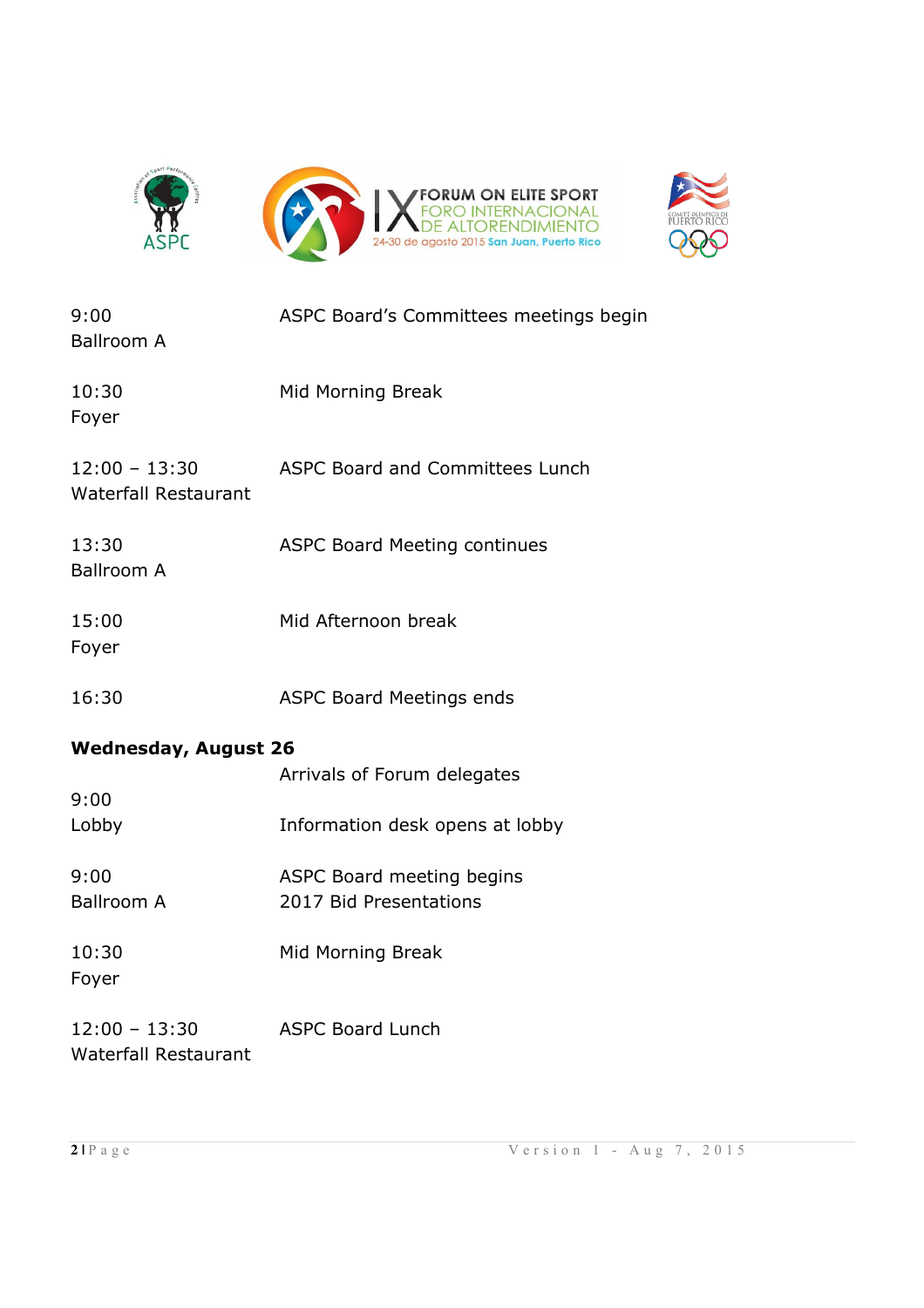



| 13:30<br><b>Ballroom A</b>                     | <b>ASPC Board Meeting continues</b>                                                                                                                                                                                                                          |
|------------------------------------------------|--------------------------------------------------------------------------------------------------------------------------------------------------------------------------------------------------------------------------------------------------------------|
| 15:00<br>Foyer                                 | Mid Afternoon break                                                                                                                                                                                                                                          |
| 16:30                                          | <b>ASPC Board Meetings ends</b>                                                                                                                                                                                                                              |
| <b>Thursday, August 27</b>                     |                                                                                                                                                                                                                                                              |
|                                                | Arrivals of Forum delegates                                                                                                                                                                                                                                  |
| 9:00                                           |                                                                                                                                                                                                                                                              |
| Lobby                                          | Information desk opens at lobby                                                                                                                                                                                                                              |
| 9:00<br><b>Ballroom A</b>                      | <b>ASPC Board Meeting begins</b><br><b>Olympic Solidarity presentations by NOC and ASPC - Panel</b><br>of Experts (TBC)<br>The Case of Phillipines - José Jimbo Saret<br>The Case of Paraguay - Camilo Samaniego<br>The Case of Andorra - Gemma Riu Botifoll |
| 9:00<br>Tropico I                              | IASI International Association of Sports Information<br>Separate Meeting of members                                                                                                                                                                          |
| 10:30<br>Foyer                                 | Mid Morning Break                                                                                                                                                                                                                                            |
| 12:00                                          | Board's Committees meetings ends                                                                                                                                                                                                                             |
| $12:00 - 13:30$<br><b>Waterfall Restaurant</b> | ASPC and IASI Boards' Lunch                                                                                                                                                                                                                                  |
| 13:00                                          |                                                                                                                                                                                                                                                              |
| Foyer Ballroom A<br>3IPage                     | Registration desk opens for Forum delegates<br>Version 1 - Aug 7, 2015                                                                                                                                                                                       |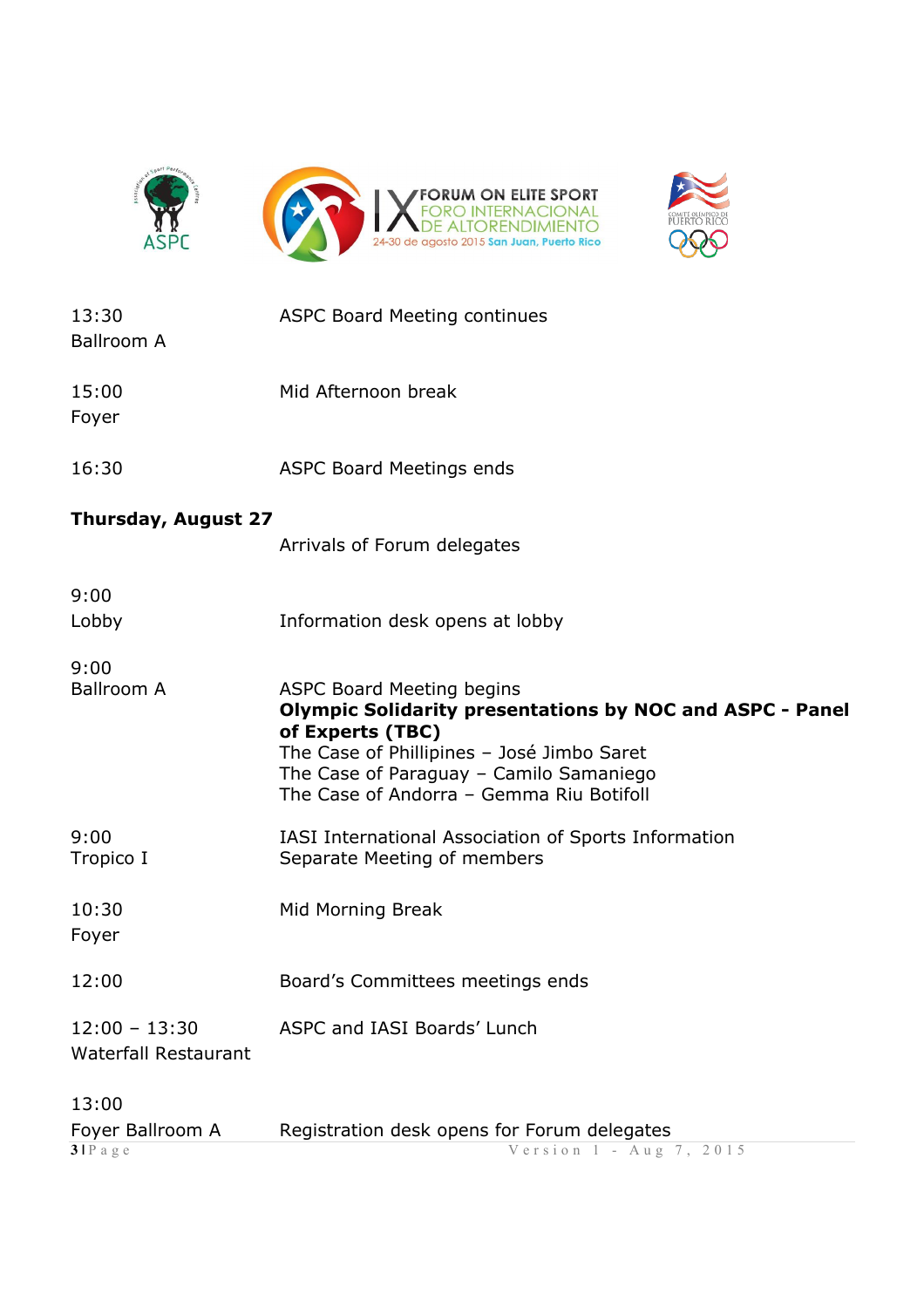





| 14:00 -17:00<br><b>Ballroom A</b>             | (a) ASPC Database/Website Tutorials<br>(Josep/Axel/Silvia)<br>(b) ASPC Self-Assessment Tool Demonstration<br>(Dale/Tracy                                                                                    |
|-----------------------------------------------|-------------------------------------------------------------------------------------------------------------------------------------------------------------------------------------------------------------|
| 18:00<br>La Vista                             | Forum Opening<br><b>Welcoming Remarks</b><br>Jaime Lamboy, Esq President, IX Forum on Elite Sport<br><b>Organizing Committee</b>                                                                            |
|                                               | <b>Official Welcoming Remarks</b><br>Sara Rosario, President, Puerto Rico Olympic Committee                                                                                                                 |
|                                               | <b>Puerto Rico as Sports Destination</b><br>Pedro Nelson Ramos, Director of Special Events, Puerto Rico Tourism<br>Company and Director of the Commonwealth of Puerto Rico Sports<br><b>Tourism Council</b> |
|                                               | <b>Keynote Speaker</b><br>Leadership<br>Richard L. Carrión, IOC Member                                                                                                                                      |
| 19:00<br>La Vista Terrace                     | <b>Welcoming Reception begins</b>                                                                                                                                                                           |
| 20:00                                         | <b>Welcoming Reception ends</b>                                                                                                                                                                             |
| Friday, August 28<br>7:30<br>Foyer Ballroom A | Registration desk opens for Forum delegates                                                                                                                                                                 |
| 8:00am<br><b>Ballroom ABC</b>                 | Rio 2016 Update<br>Jorge Bichara, General Manager of Sport<br>Performance of Brazil NOC                                                                                                                     |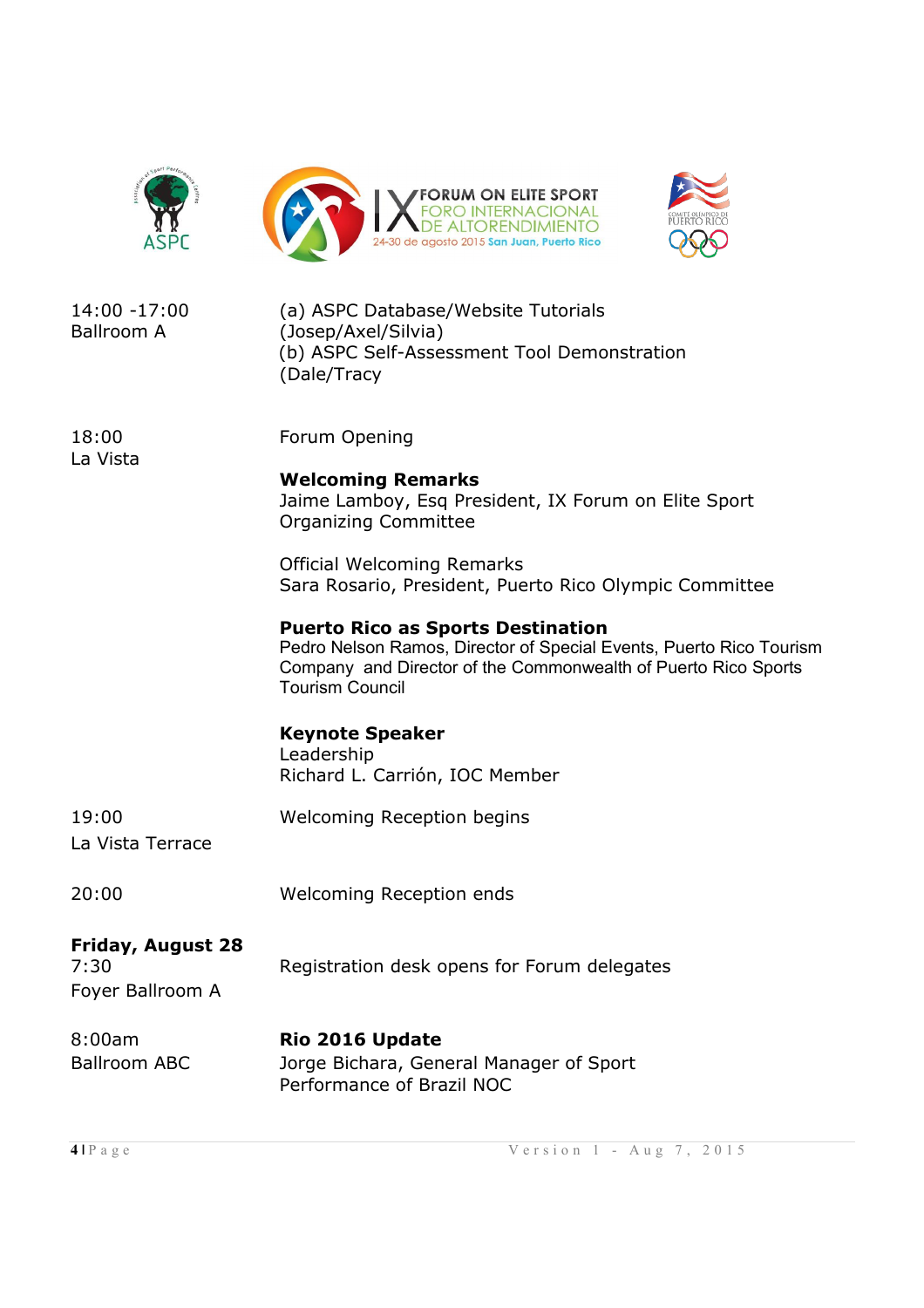

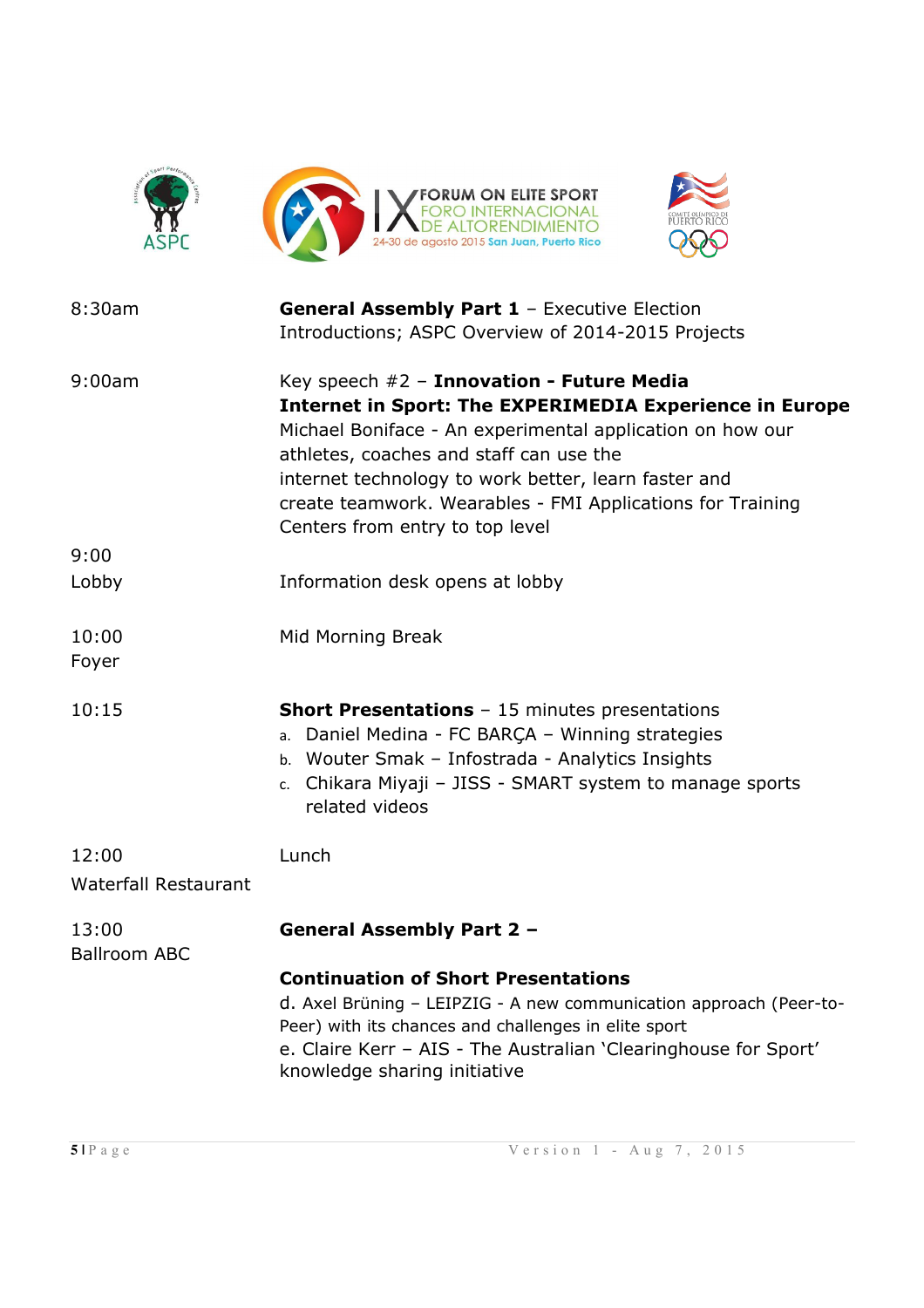





| 14:00 | <b>Breakout for Continental Meetings - Election</b><br>Europe - Tropico 3<br>America - Tropico 2<br>Africa - Tropico 1<br>Oceania - Silver Boardroom, 6 <sup>th</sup> floor, #645<br>Asia - Gold Boardroom, 7th Floor, #745                                             |
|-------|-------------------------------------------------------------------------------------------------------------------------------------------------------------------------------------------------------------------------------------------------------------------------|
| 15:00 | Key speech $# 3$ – Roles of Performance Centers<br>Dr. Nicolai Boehlke - OSP Berlin<br>The role of performance centres is bigger than offering "a space<br>to train". Managing relationships is a challenge most leaders of<br>performance centres are likely to share. |
| 16:15 | Mid afternoon Break                                                                                                                                                                                                                                                     |
| 16:30 | <b>High Performance Resource Allocation</b><br>Michelle Brown - Director, Performance Operations & Strategic<br>Planning, USOC                                                                                                                                          |
| 17:30 | <b>IOC Athlete's Entourage</b><br>Kaveh Mehrabi, Head of Athletes' Programs<br><b>International Olympic Committee</b>                                                                                                                                                   |
| 18:30 | <b>ASPC Elections</b>                                                                                                                                                                                                                                                   |
| 19:30 | Departure for the Puerto Rico Olympic House from the host hotel                                                                                                                                                                                                         |
| 19:45 | Arrival to the Olympic House<br>Reception and Dinner sponsored by the Puerto Rico Olympic<br>Committee                                                                                                                                                                  |
| 22:00 | Departure to the host hotel                                                                                                                                                                                                                                             |
| 22:15 | Arrival to the Hotel                                                                                                                                                                                                                                                    |
|       |                                                                                                                                                                                                                                                                         |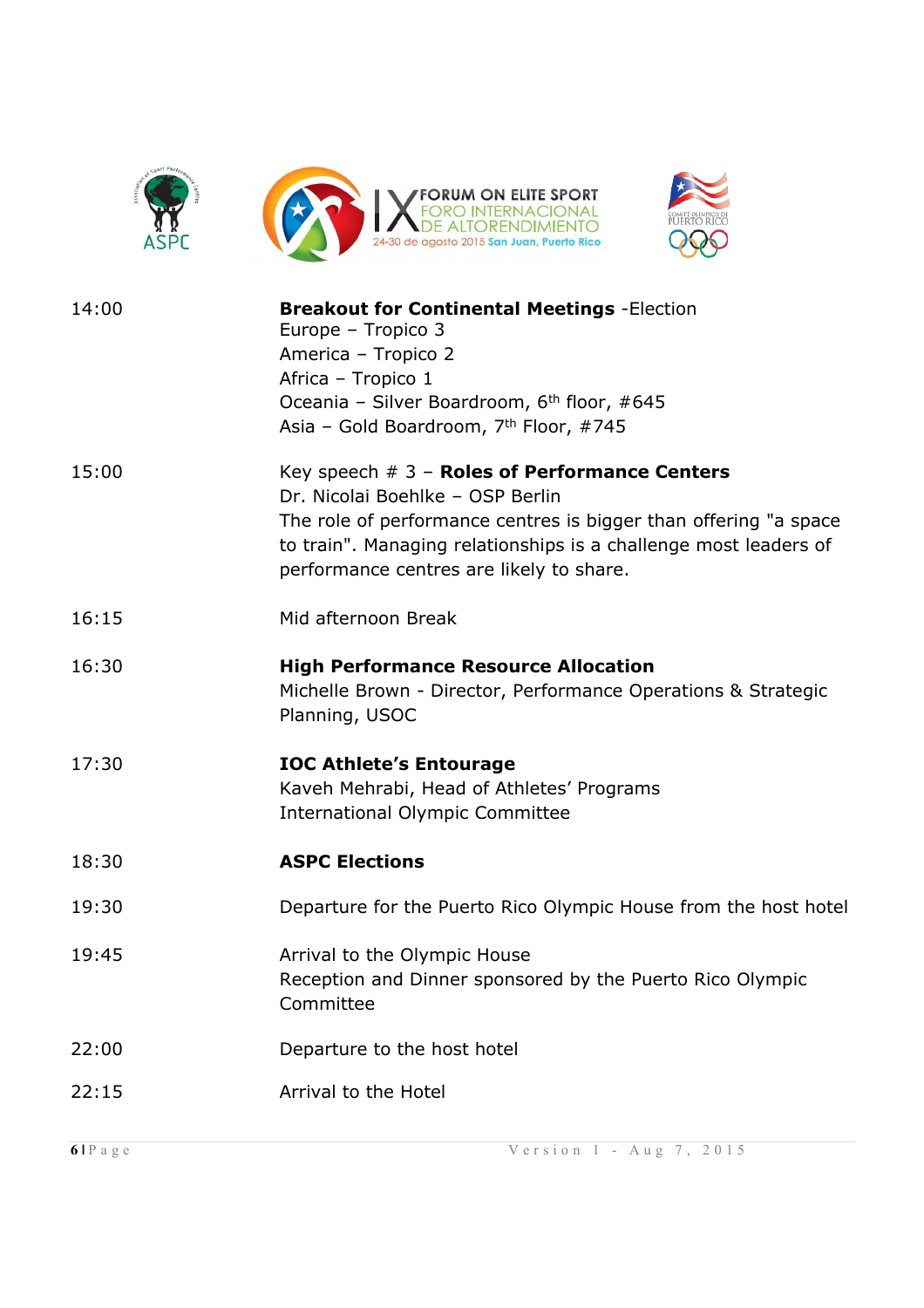



| <b>Saturday, August 29</b><br>8:00<br>La Vista | General Assembly Part 3 - Next steps - Changes                                                                                                                                                                                                                                                                              |
|------------------------------------------------|-----------------------------------------------------------------------------------------------------------------------------------------------------------------------------------------------------------------------------------------------------------------------------------------------------------------------------|
| 8:30                                           | Key speech $#4$ – Recovery<br>John Underwood - nutrition, rest, recovery - how Training<br>Centres can impact performance.                                                                                                                                                                                                  |
| 9:00                                           |                                                                                                                                                                                                                                                                                                                             |
| Lobby                                          | Information desk opens at lobby                                                                                                                                                                                                                                                                                             |
| 10:00                                          | Mid Morning Break                                                                                                                                                                                                                                                                                                           |
| 10:15                                          | Key speech #5 - Building Sustainable<br><b>Performance Pathways</b> - underwriting your medal ambitions<br>Chelsea Warr<br>Deputy Director of Performance - UK Sport<br>Understanding the defining features of a highly effective<br>Performance Pathway' and the relationship to success in an elite<br>sport environment. |
| 11:15                                          | <b>Breakout sessions - Athlete Pathway</b><br>Group will be divided in groups                                                                                                                                                                                                                                               |
| 12:45                                          | Lunch                                                                                                                                                                                                                                                                                                                       |
| <b>Waterfall Restaurant</b>                    |                                                                                                                                                                                                                                                                                                                             |
| 14:00                                          | <b>Integrated Medicine Services</b><br>Dr. Anita Maria Brown, Professor Physical Medicine,<br>Rehabilitation and Sports Medicine, University of Puerto Rico<br>Integrated Sport Medicine Services - The Star Island Way                                                                                                     |
|                                                |                                                                                                                                                                                                                                                                                                                             |
| 14:45                                          | Mid afternoon                                                                                                                                                                                                                                                                                                               |